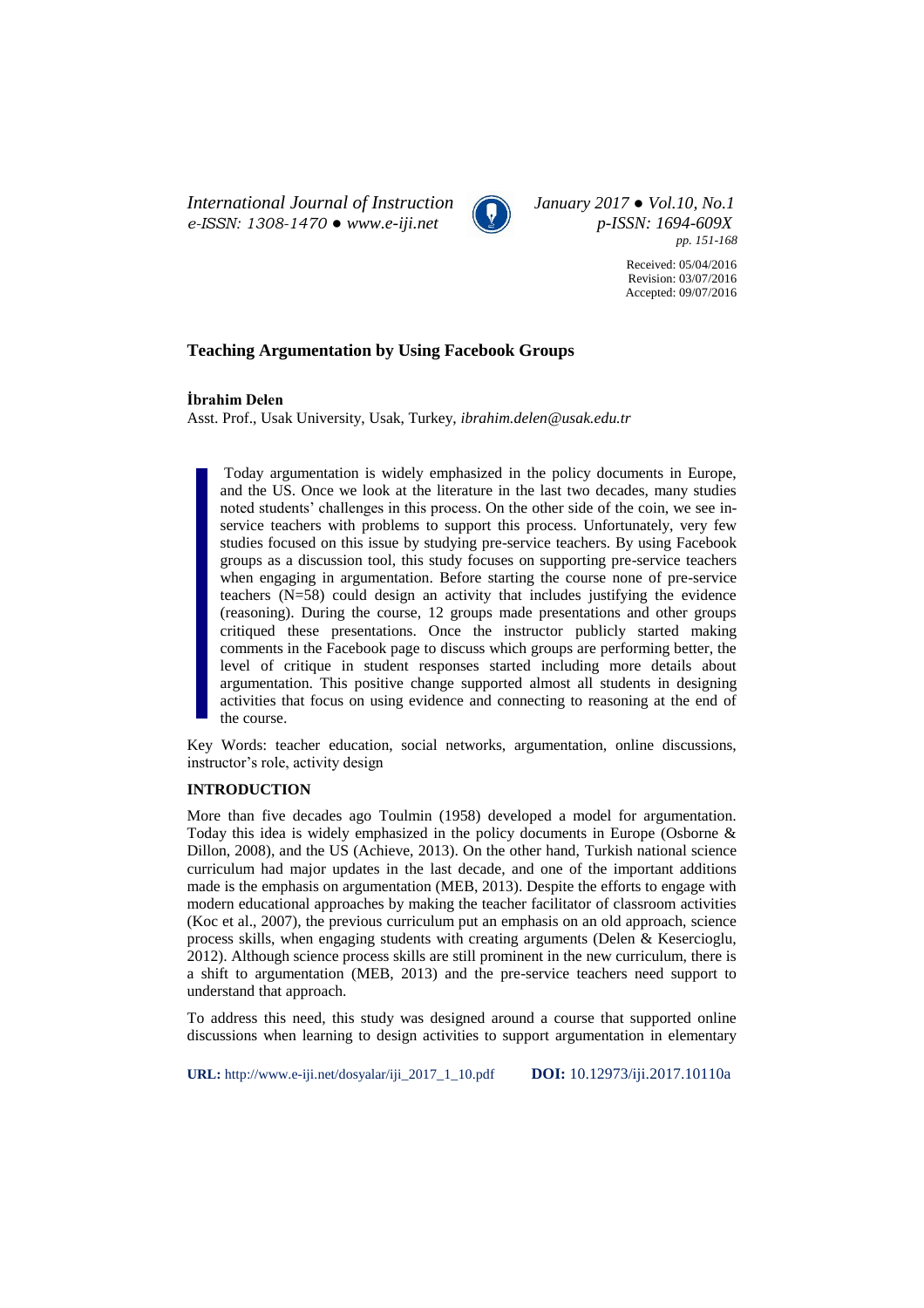teacher education program. In Turkish context, teaching science starts at  $4<sup>th</sup>$  grade, and elementary teachers teach this course for a year. Middle school starts in 5<sup>th</sup> grade and students start having separate teachers for each discipline. Since Turkish elementary teachers expected to teach a variety of topics all together (e.g. Math, social sciences, science), this study takes a broader lens and focuses on engaging in topics outside science education when focusing argumentation (Osborne et al., 2004; Simon et al., 2006). The process of argumentation includes forming opinions, it can be linked to creating arguments in everyday life. But in this study argumentation model focuses on following the scientific model (McNeill & Krajcik, 2008): (1) students create claims, (2) students add their evidence, and (3) they include their reasoning to discuss how the evidence can help explain their claims.

The course offered in this study is taken by undergraduate seniors in the last Spring term, and focuses on understanding to implement argumentation when using different educational methods and techniques in elementary education. In the first six weeks of the course, the author taught the history of educational theories briefly, and created several activities to engage students in argumentation. Then, 12 student groups were formed, and these groups were asked to implement argumentation in one of the educational theories. Each group prepared a 45-50 minute presentation, and groups discussed how this presentation supported the selected theory and argumentation in a Facebook group. More details about the course will be presented in methods chapter. Before moving forward, the following section will discuss what has been done to support teachers with an emphasis on argumentation.

#### **Teachers & Argumentation**

Osborne and colleagues (2004) studied twelve teachers that implemented an activity discussing the affordances and limitations of zoos in two consecutive years, and focused on developing tools to analyze classroom practices in relation to argumentation. The researchers found that there was an improvement in teachers' practices in the second year, and the changes varied across teachers. Although, teachers struggled to support higher-level arguments (e.g. providing rebuttals), Osborne and colleagues (2004) noted that teachers can adopt argumentation into their classroom practices. In another study, McNeill and Krajcik (2008) studied thirteen middle school teachers as they engaged students in constructing arguments while implementing the same unit, in order to investigate how using various instructional strategies supports students in constructing scientific arguments.

The studies presented above noted that various instructional supports have the potential to enhance teachers' construction of arguments. These studies also added that it is challenging for teachers to support students in constructing arguments (Osborne et al., 2004; McNeill & Krajcik, 2008). Exploring the literature that focuses on preparing these teachers when they are pre-service teachers, we see few examples.

One of the studies in this era described pre-service teachers' practices. Zembal-Saul (2009) investigated pre-service teachers' implementations in relation to scientific arguments. Forty-one pre-service teachers participated in the study, and implemented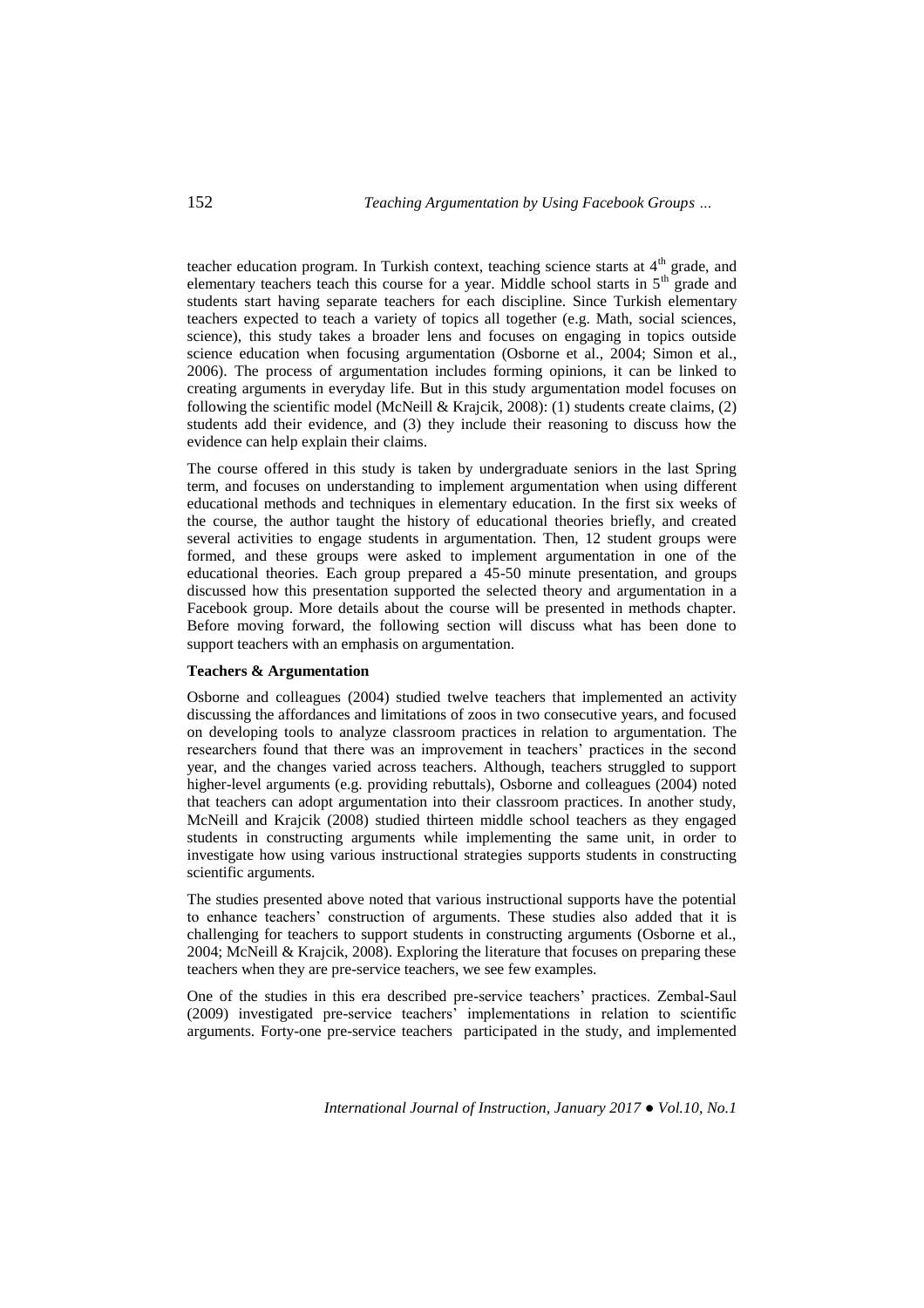the same unit focusing on air. The majority of the pre-service teachers (22 of them) focused on designing investigations instead of engaging students' with scientific arguments. Of these forty-one participants, only three pre-service teachers focused on building arguments by discussing the evidence (Zembal-Saul, 2009).

Crawford and colleagues (2005) used Galapagos Finches project in *Explanation Constructor* software (Sandoval & Reiser, 2004) with pre-service teachers from different disciplines. Authors found that pre-service teachers struggled to use evidence for creating scientific arguments and mainly biology pre-service teachers noted that they could use the software in their teaching (Crawford et al., 2005).

We can clearly note here that not only in-service teachers, but also pre-service teachers struggle when engaging in argumentation. Unfortunately we have very few studies focusing on supporting pre-service teachers. In conjunction with this we need, the examples in Turkish context are scarce. To address this gap, the goal of this study is to support pre-service teachers with participating in online discussions.

#### *Why using online discussions?*

In the last two decades, the use of computers in education provided new prospects for education and many scholars have used computers to support student discussions. In one of the early studies, Jeong (1996) studied online chats in University of Wisconsin with students taking a graduate class. Jeong (1996) summarized the main advantage as enabling students to contribute interactively in various conversations at the same time. On the other hand, Jeong (1996) also noted miscommunication, and students' inability to followsynchronous discussions as the challenges.

Koh and colleagues (2010) studied the nature of asynchronous discussions happening in a graduate level course designed with an emphasis on project-based learning. After analyzing the messages posted by the instructor, and the students participating in the course, authors found high level messages happened fewer than their expectations. To change this trajectory, Koh and colleagues (2010) suggested instructors analyzing student discussions to assist students to move to higher levels of discussions.

In a later study, Jeong and Lee (2008) focused on understanding how having reflective and active learners can change the nature of the online debates. Authors focused on examining the quality of the arguments created in three different discussions, and concluded that having reflective learners in the group is essential for increasing the quality of the arguments created in the online discussions.

In a more recent study, Lin and colleagues (2013) focused on examining the online discussions happening in social networks. In this study, authors worked with 62 college students, and asked students to get involved in discussions focusing on the ideology of several artists. Using social networks provided an interactive discussion, but the level of discussions rarely showed high-level cognitive understanding (Lin et al., 2013).

In the last two decades many studies used online groups in education, and scholars also started to examine to role of social networks in education (Mazman & Usluel, 2010; Lin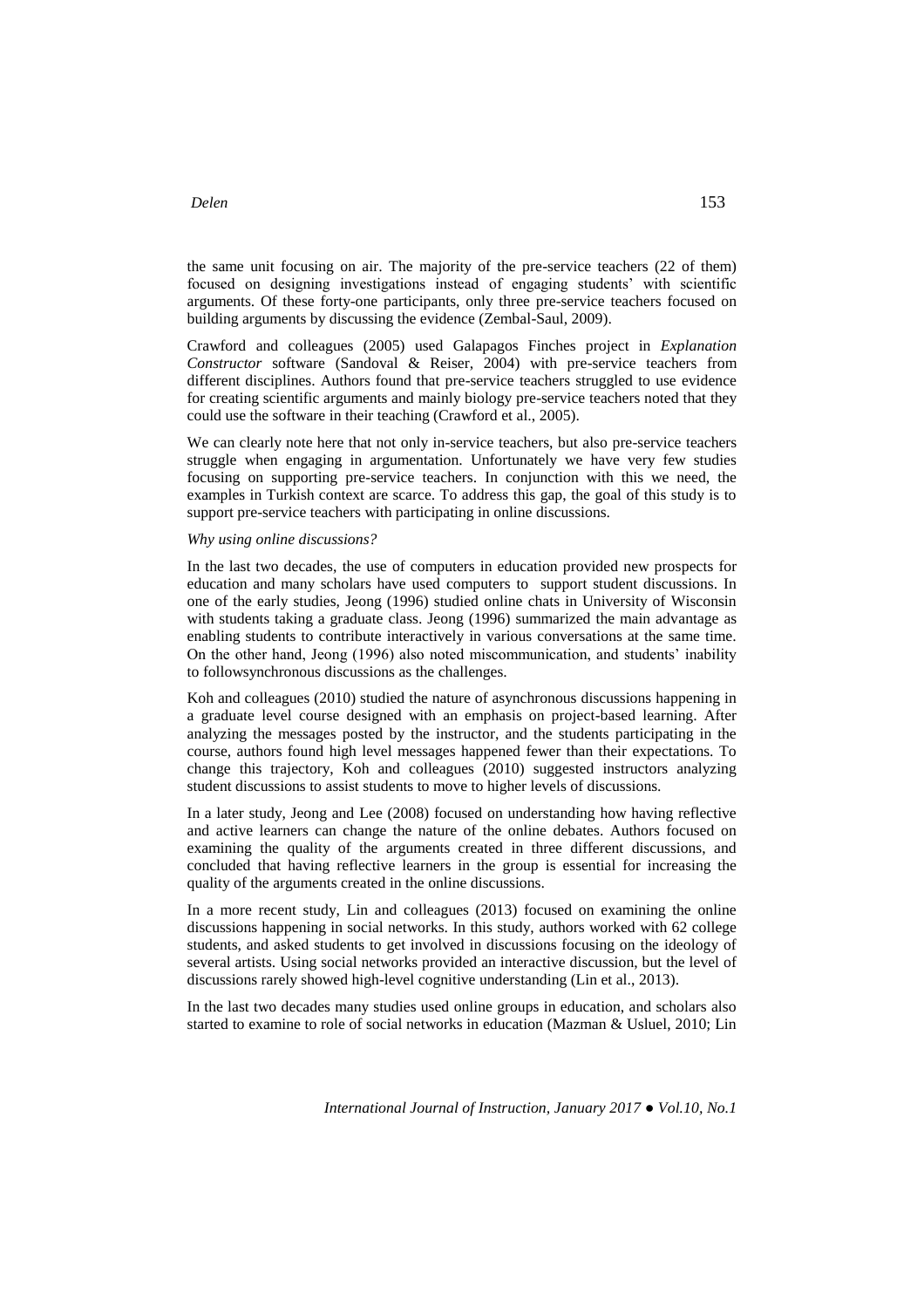et al., 2013). Similar to Lin and colleagues' focus on online discussions (2013), this study aims to use Facebook as a means to support pre-service teachers to improve their practice of argumentation. The research questions examined in this process were:

- How did pre-service teachers use argumentation when designing activities before the course?
- How did using Facebook groups help pre-service teachers' understanding of argumentation?
- How did pre-service teachers use argumentation in the activities they created during the course?

*How the course works?*

In this study, seniors studying elementary teacher education (58 students; 11 males, 47 females) in a Turkish public university took a course designed to teach using argumentation in different activities. When addressing argumentation for teacher candidates, this study focused on including activities aligned with the educational theories/ techniques used in Turkey. These theories/ techniques include: multiple intelligences, constructivism, problem based learning, project based learning, using scenarios and stories, and collaborative learning. All these theories/ techniques can be linked to constructivism, which is the underlying philosophy of the Turkish curriculum.

# Table 1

| Course Plan |  |
|-------------|--|
|             |  |
|             |  |

| Weeks       | Topics                                                                |
|-------------|-----------------------------------------------------------------------|
| $1 - 2 - 3$ | Pre-test. History of Educational Theories                             |
| $4 - 5 - 6$ | Theories/ techniques in Turkish curriculum & Argumentation activities |
| -7          | Group 1- Constructivism                                               |
| 8           | Group 2- Multiple Intelligences. Group 11- Multiple Intelligences     |
| -9          | Group 3- Problem based learning                                       |
| 10          | Group 4- Collaborative learning                                       |
| -11         | Group 5- Project based learning. Assignment 1 due date                |
| 12          | Group 6- Problem based learning                                       |
| 13          | Group 7- Project based learning                                       |
| 14          | Group 8- Using scenarios in education                                 |
| 15          | Group 9- Using stories in education                                   |
| 16          | Group 10 & 12- Constructivism. Assignment 2 due date                  |

After distributing educational theories/ techniques, each group (Initially 10 groups were created but four students decided to have separate groups, which created two additional groups: Group 11 and Group 12. These groups presented in two classes that had an additional session.) was asked to prepare a 45-50 minute lesson to implement these theories/ techniques. In addition to using these theories/ techniques, each group's task was to include activities that engage in argumentation. After each presentation, remaining groups provided comments (by adding their group numbers to their commentsee Figure 1) that contributed to a discussion about how the presenting group supported argumentation and the theory/technique assigned to them in the Facebook group. At the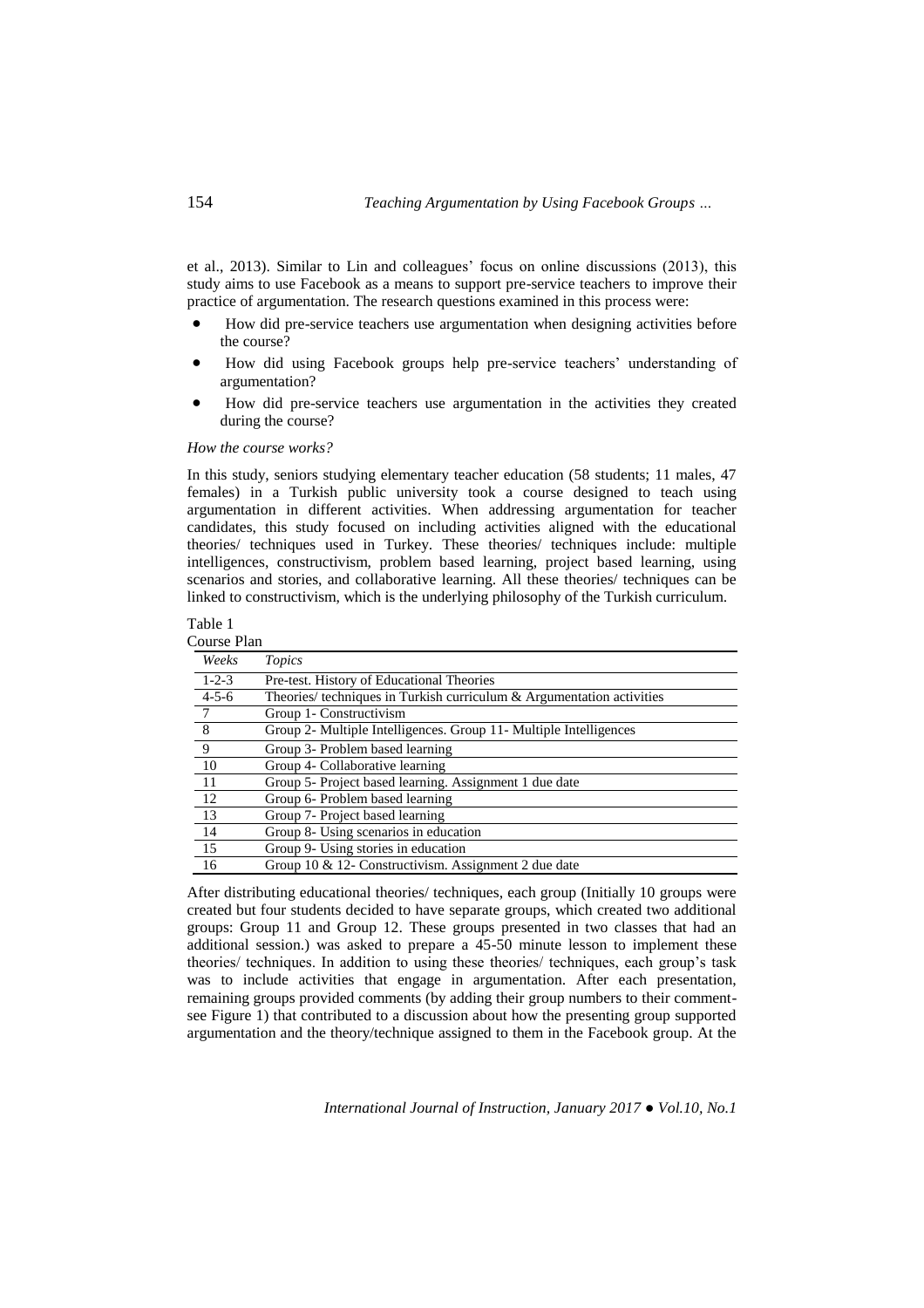end of each class, the comments and how the group performed were evaluated in whole group discussions.



### Figure 1

Group & instructor comments in Facebook group

### **METHOD**

There were two main types of data sources in the study: (1) Students' activity design with an emphasis on argumentation, (2) Students' evaluation of argumentation activities in the online group. The main activity during the course focused on evaluating group performances with an emphasis on argumentation. As noted by De Wever, Schellens, Valcke, and Van Keer (2006), the "standards are not yet established" (p. 6) for analyzing student discussions in online environments. Because of that, the analysis process focused on the nature of the activity (Crawford et al., 2005; Zembal-Saul, 2009).

Three other sources of data were collected to understand students' understanding of argumentation. These data sources focused on examining what students knew about argumentation before the course and how their activities improved during the course: (1) Pre-test that asked students what they know about argumentation, and how they can use it in an activity. (2) Assignment 1 focused on creating an activity and embedding argumentation in the activity. This was similar to the group presentation, but done individually in addition to the presentation. (3) Assignment 2 focused on creating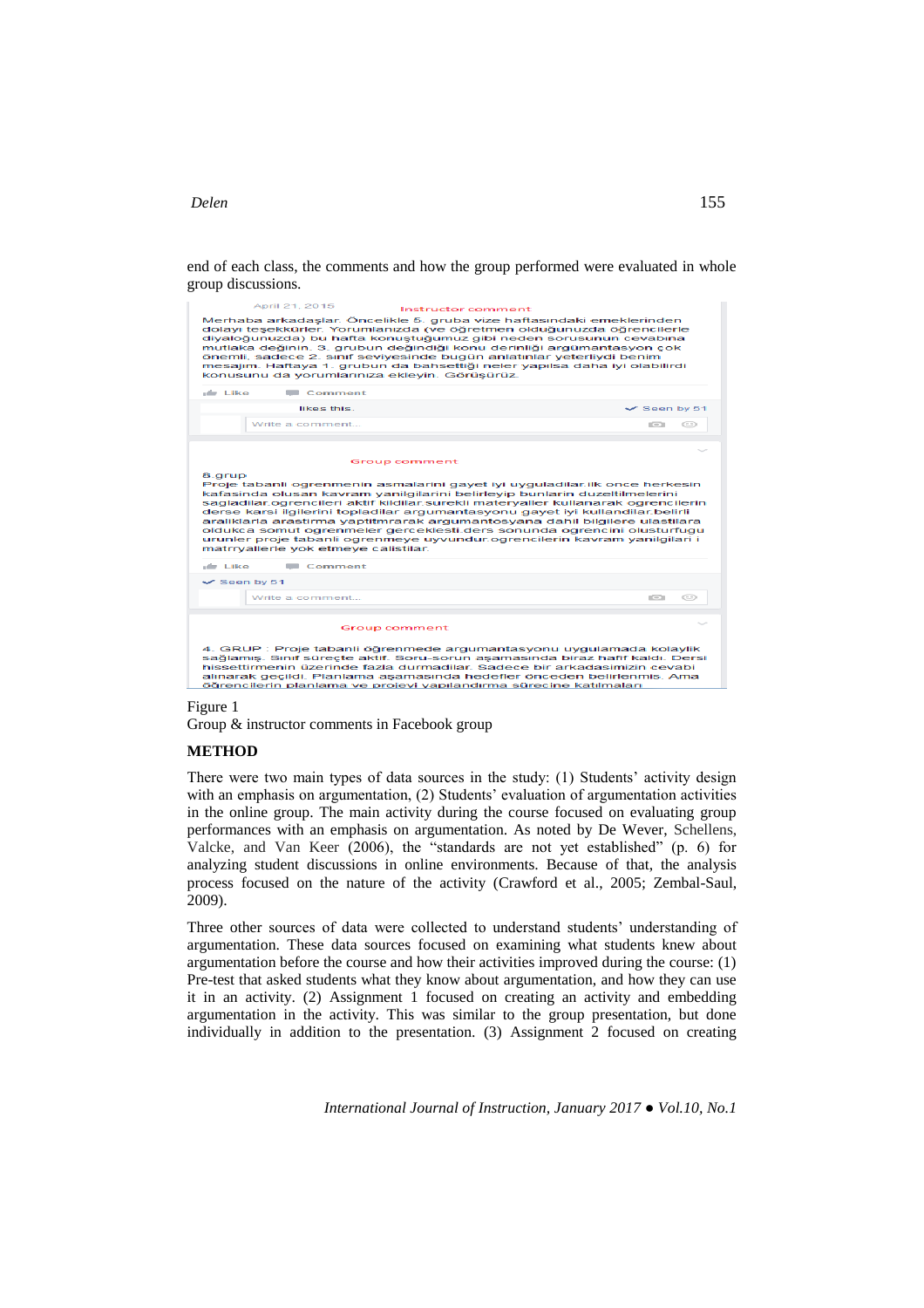scenarios that discuss how pre-service teachers would support students missing evidence and struggling with reasoning (McNeill & Knight, 2013). As presented below, the rubric was created by following McNeill and Knight's study (2013), and included two additional steps since pre-test was measuring how students defined argumentation. Table 2 presents the summary of the analysis for the pre-test, assignment 1 and assignment 2:

- (Level 0\*): No knowledge of argumentation.
- (Level 1\*): Only defines argumentation. Cannot make use of evidence.
- (Level 2): Student discusses the role of evidence without including specific evidence.
- (Level 3): Student includes specific evidence without making connections to reasoning.
- (Level 4): Student includes evidence with connecting to reasoning. \*Steps added to the McNeill and Knight's (2013) rubric for analysing pre-test

Besides investigating student activities, another data source focused on understanding how students evaluated each other during the course. Zembal-Saul (2009) characterized the activities designed by students in four groups: Activity based, investigation based, evidence based, argument based. Since the students were analysing activities designed by other students when making comments in the group page, Zembal-Saul's criteria (2009) were adopted in this process. Activity based and investigation based are merged into one category, Level 1. Evidence based is redefined as 'basics of argumentation' under Level 2. Finally argument based became Level 3:

- Level 0: No information.
- Level 1- Activity based: Group only focused on theory/ technique. No emphasis on evaluating argumentation.
- Level 2- Basics of Argumentation: Group focused on theory/ technique and also briefly evaluated argumentation activity without adding details (e.g. how they used evidence, how they connected in reasoning).
- Level 3- Argument based: Group discussed theory/ technique and added (evaluative) details about argumentation activity.

After designing the codes, a graduate student and the author coded all the data. For each data source (pre-test, assignment 1, assignment 2, and the group comments), we first coded 20% of the data. For pre-test, assignment 1 and assignment 2 each coder focused on coding 12 randomly selected examples. When coding group comments, each coder analysed two groups' randomly selected entire comments. In this process, the inter-rater reliability score was higher than 90% when coding all data sources. If there was a disagreement between coders, these differences were solved in discussion meetings. Finally coders shared the rest of the data for completing the analysis.

The codes listed above first categorized the data, and then they were used to "uncover the relationships among categories" (Strauss & Corbin, 1998, p. 127). In this step, categories under each data source were compared to find out students' performance before and after the course (see Table 2 and Table 3).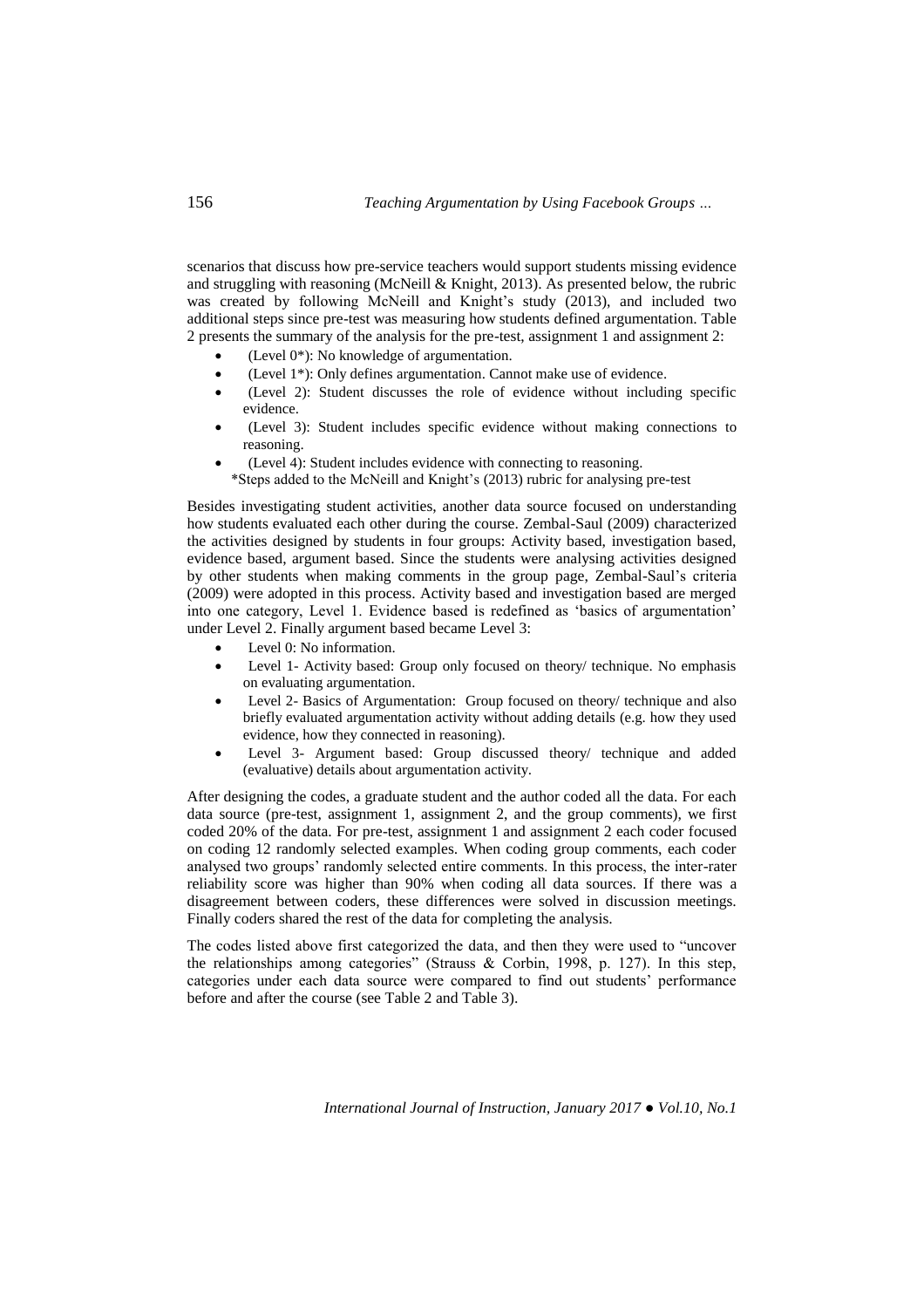### **FINDINGS**

When discussing the findings, this section will first present the student performance during the course by looking at how students focused on aspects of the argumentation in the pre-test, assignment 1, and assignment 2 (what students knew about argumentation before the course and how their activities improved during the course). Finally, this section will discuss how using Facebook groups was instrumental in supporting this process.

#### Table 2

Students' Argumentation Performance

|                         | No        | Definition | Use of    | <i>Specific</i> | Reasoning | N  |
|-------------------------|-----------|------------|-----------|-----------------|-----------|----|
|                         | Knowledge |            | Evidence  | Evidence        |           |    |
| Pre-Test                | 17 (30%)  | 23 (42%)   | $7(13\%)$ | 8(15%)          | ---       |    |
| <b>First Assignment</b> | <b>NA</b> | NA         | $---$     | 7(12%)          | 51 (88%)  | 58 |
| Second Assignment       | NA        | NA         | ----      | $(2\%)$         | 57 (98%)  | 58 |

# **How did pre-service teachers use argumentation when designing activities before the course?**

#### *Pre- Test Findings*

When students were asked to define what they know about argumentation and how they can use it in an activity in the first week of the course, three students were absent and did not participate. Of the remaining 55 students, none mentioned reasoning. 17 of these students did not present any understanding of argumentation. For instance one of them noted: "It is related to creating activities … and it is linked to constructivism that suggest students build their own understanding". This student probably heard about argumentation, but does not have a clear idea in his mind.

Although almost 1/3 of the students did not have any idea of argumentation, 42% of them presented a definition without adding how they can use argumentation as justifying students' understanding. One of them described it as: "Using scientific evidence to explain phenomena. Proving an idea".

When discussing argumentation in an activity some students (15 out of 55) mentioned using evidence. Of these 15, seven discussed making use of the evidence briefly. One student described a sample activity as "I can use argumentation during experiments/ investigations. I would give a topic to students, and ask them to make research  $\&$ presentations on these topics. By using this way, students would present the information by using evidence. This would teach science process skills".

The remaining eight students discussed specific evidence in their activities, but could not take this further to add reasoning. One of them focused on buoyancy: "When teaching buoyancy I would make an experiment by putting different materials in water.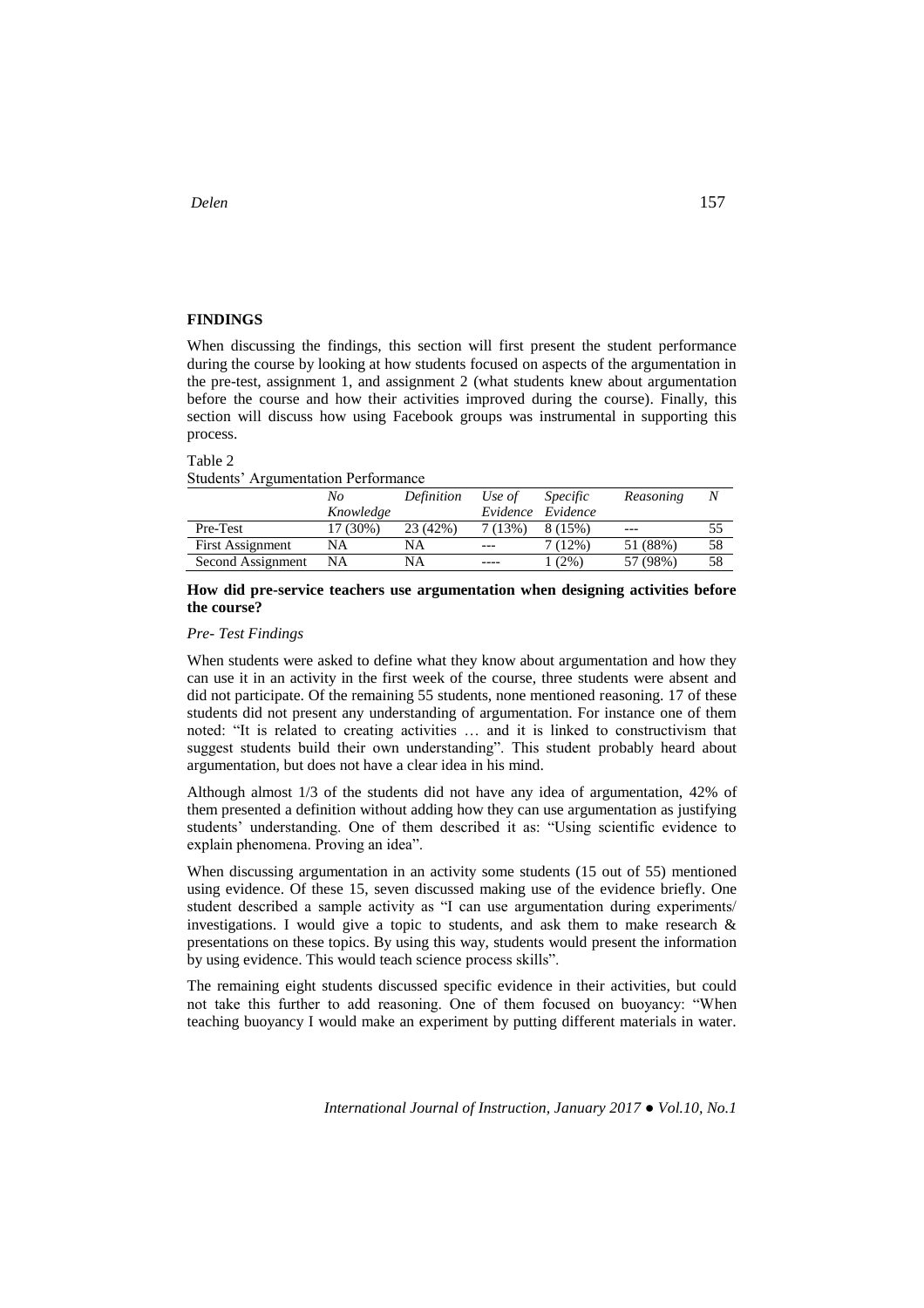This would help students to observe an abstract phenomena". Here the student is moving one step further, but does not discuss how this experiment can teach density.

# **How did pre-service teachers use argumentation in the activities they created during the course?**

### *Assignment 1 Findings*

As presented in Table 1, a majority included reasoning (88%) in the learning environments they created. One of these students focused on understanding what can be done during an earthquake. She started the activities by asking students whether they experienced an earthquake or not. Later she asked students what could be done to prevent incidents during earthquakes and supported her students creating their hypothesis. In the following activity, she asked students to collect evidence about earthquakes and finally helped students to discuss their evidence by making connections with their initial hypothesis. She also created earthquake scenarios to help students when discussing their evidence. Another student under this category created activities for teaching students how to fight with germs by focusing on where germs live and what are different forms (e.g. viruses, bacteria, fungi). When engaging students in argumentation she asked students to discuss what would happen if scientists did not discover the existence of germs. In this process, she helped students understand harmful (e.g. viruses creating diseases) and useful germs (e.g. bacteria to produce yogurt, bacteria in our digestive system) under the reasoning section.

Few students focused on only using specific evidence (12%) in assignment 1. One of these students created activities to teach how presence of light influences the heat differences during the day or night. In one of the activities she made students think why they wear jackets at night. However, she never connected these ideas with reasoning. She said she would engage students with reasoning but did not clearly discuss what she expected as reasoning.

#### *Assignment 2 Findings*

The nature of the assignment asked students to discuss the importance of including specific evidence and reasoning in their future classrooms. In this task, all but one of the pre-service teachers discussed how they can support reasoning. The only one missing the reasoning focused on activity design without making connections to argumentation.

One of the pre-service teachers focused on examining global warming in her scenarios. She started the assignment by adding the argument she was expecting to see at the end of the class: "There is global warming threating the natural life (claim). In our country, the days that the seasons usually start are changing. In the documentary we watched we saw icebergs are melting in North Pole (evidence). Using up the natural resources quickly and the increase in carbon dioxide and methane lead to the greenhouse effect that would increase the global heat (reasoning)". When discussing how to help her students when they are missing evidence, she designed an experiment for the student that included a candle and a teapot. She asked students to think of the lid as the atmosphere and the candle as a source that produces greenhouse gases (e.g. gases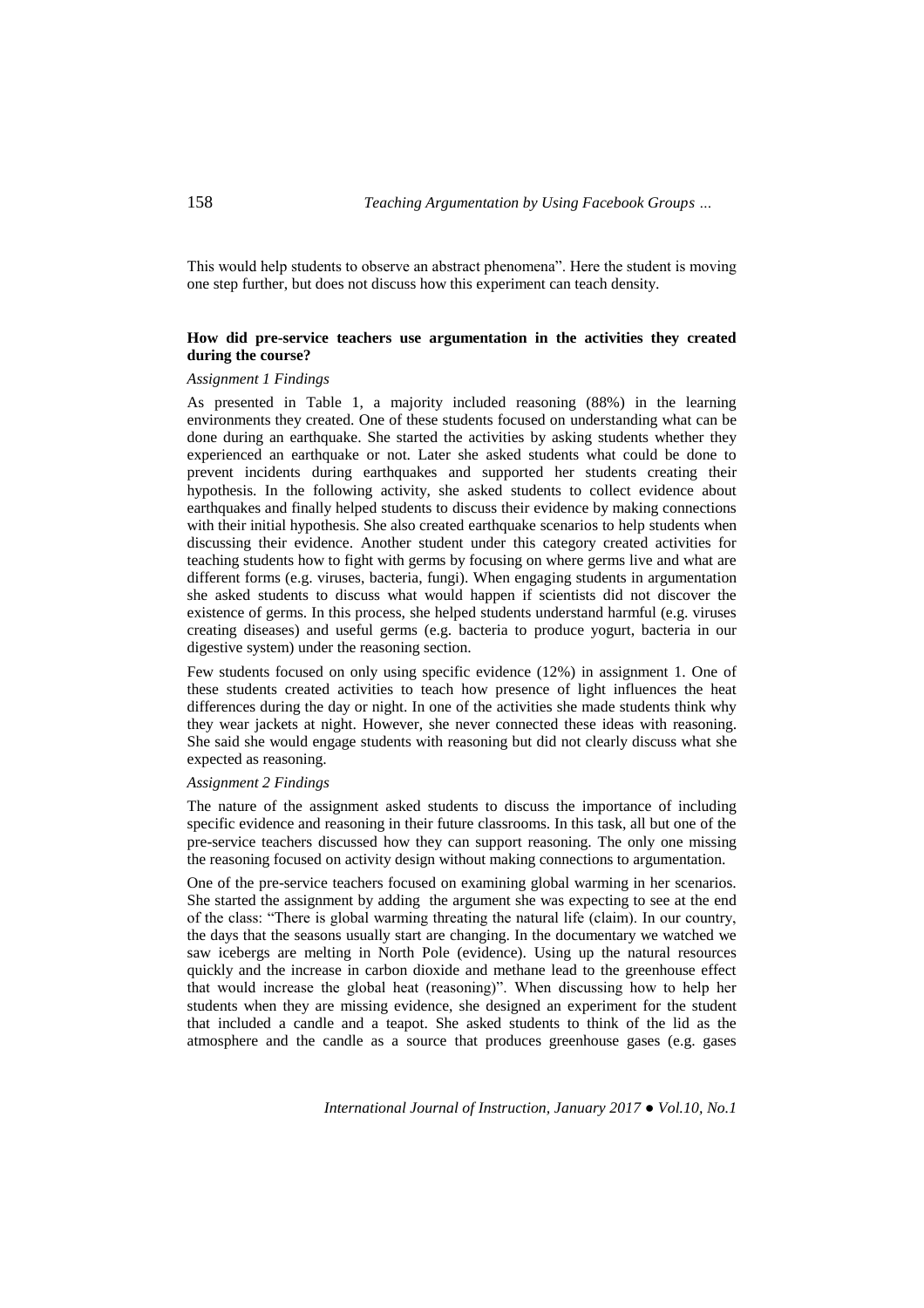coming from industrial areas). She placed the candle into the teapot, and asked student to observe how the smoke stayed inside the teapot. In the second part of the experiment, she placed the teapot on a heater and added water. As the water was boiling, she helped students to observe how the water became darker.

In this assignment, the pre-service teacher focused on reasoning by using an informative documentary before students created their arguments. Then she created another experiment by putting water into two pots, and placing them equal distance from a lamp. She measured the temperatures in these pots, and then placed another big cup upside down on one of the pots to represent the greenhouse effect. After waiting for 15 minutes, she asked students to measure the temperature, and discussed how the extra pot created the heat difference. After examining the greenhouse effect, students created arguments to discuss what they can do to create less harm for the environment.

# **How did using Facebook groups help pre-service teachers' understanding of argumentation?**

Each student submitted two assignments, and they judged the quality of argumentation in weekly presentations (see Figure 1). In the presentation, the task was to engage in argumentation when creating activities with an emphasis on different educational methods and techniques. Figure 2 presents a sample activity in which students asked other students how to separate substances from each other. This activity asks participants to make initial claims about how to use magnets in this process (defined as Tahmin Et in the activity), then students collect data (defined as Gözlem in the activity), and finally they explain the evidence under the reasoning part (defined as Açıkla in the activity).

As presented in Table 3, in the first three weeks only one group judged the quality of argumentation. In these three weeks, the author only discussed how the presenters performed in the class, and reminded all groups how to judge the quality of argumentation. In the fourth week, the author started making public comments on the group page:

 Instructor comment before week 10 (C-4): "Hello everyone. As we discussed in class last week, we still have the same issue in your comments. There are no problems with evaluating the method, but 'argumentation was in the presentation' or 'they did not really implement argumentation' won't receive any credit in next week's comments. As your friends in Group 5 did last week, you need to specifically address how your friends implemented argumentation. Please also remember to turn assignment 1."

 Instructor comment before week 11 (C-5): "Your comments are getting better. Except for two groups (Group 3 and 6 did not focus argumentation), all others received credit about evaluating argumentation. You need to continue to be specific in your comments."

 Instructor comment before week 12 (C-6): "In your comments (and in your discussions with your students once you become teachers) continue to critique the reasoning part. As discussed by the 3<sup>rd</sup> group, the depth of content is crucial for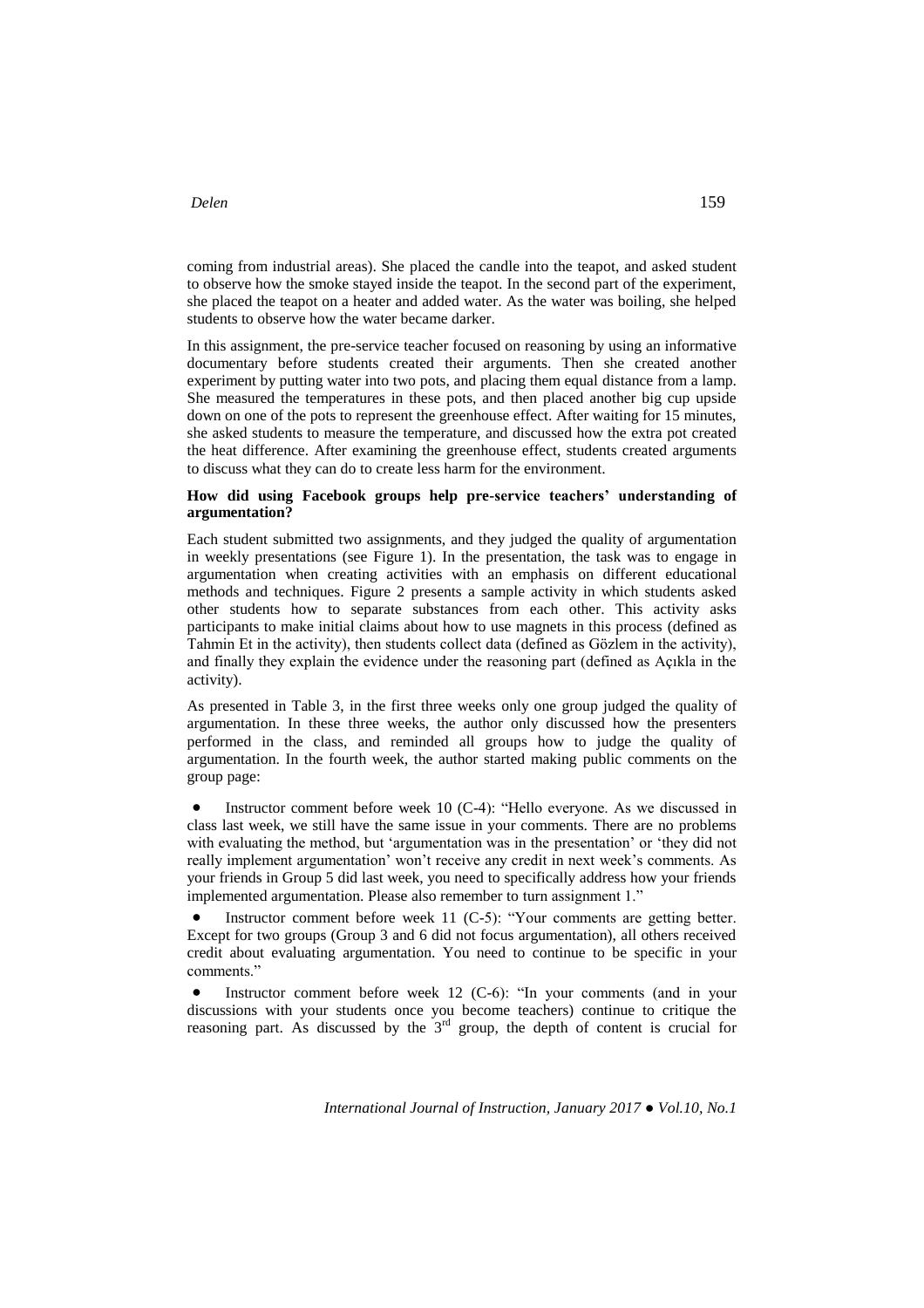reasoning. However, the group today presented the content for second graders, and the level presented would be enough for that grade level. As  $1<sup>st</sup>$  group noted, start adding what could be done to implement argumentation more efficiently. See you next week."



#### Figure 2 Sample Argumentation Activity

Before the instructor comments in the group page, only two groups discussed the specifics about argumentation. These groups focused on how the presenting groups used evidence and connected it with reasoning. Although, the author discussed how their comments could get better in whole class discussions, this did not have a huge impact until week 10. After the instructor intervention in the Facebook group, the quality of the comments increased for all groups, and almost all groups discussed specifics about argumentation. The first example (Group 5) that was publicly brought to students' attention evaluated by discussing the activity in week 10: "They used argumentation during the candle experiment by focusing on the results and why it happened". In the following week (week 11), the same group (Group 5) evaluated the activity with discussing evidence and reasoning: "They presented argumentation nicely since they always pushed students to discuss reasoning. They always asked students the source of evidence"

After the instructor intervention, Group 5 followed a perfect path. But, when presenting in week 11, they were criticized by other groups with their topic selection. Group 1 discussed this as:

"They organized the class with an emphasis on project-based learning and questioned students to present examples from their lives. When working in small groups, argumentation could be added to the process. For instance, when creating models, groups could explain what they did, and why they created such a model. In general the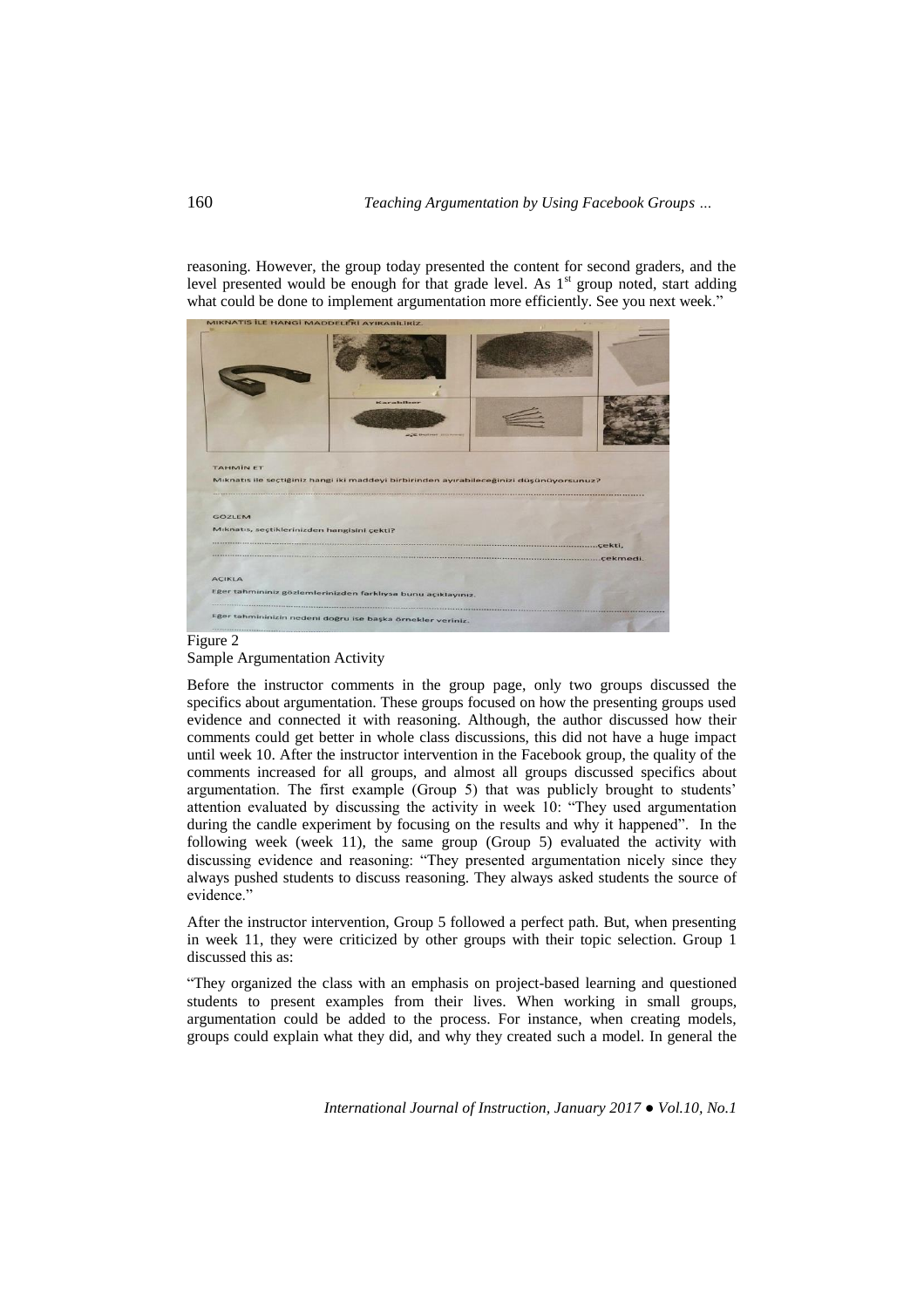presentation was good, but they could select a better topic that would align with using argumentation. As an example, students could discuss how they could solve the problems in the society."

| Table 3                                |  |
|----------------------------------------|--|
| Groups' Performance in Facebook Groups |  |

|                                                                                       |                | $C-1$ $C-2*$   | $C-11*$        |                |                | $C-3C-4***C-5***$ | $C - 6***$ | $C-7***$ | $C-8$          | $C-9$ | $C-10**$   | $C-12**$ |
|---------------------------------------------------------------------------------------|----------------|----------------|----------------|----------------|----------------|-------------------|------------|----------|----------------|-------|------------|----------|
| Group 1                                                                               | NA             | 2              | 1              | $\mathbf{1}$   | 3              | 3                 | 3          | 3        | 3              | 3     | 3          | 3        |
| Group 2                                                                               | $\overline{c}$ | NA             | $\overline{c}$ | 2              | 3              | 3                 | 3          | 3        | 3              | 3     | $-$        | --       |
| Group 3                                                                               | 2              | 1              | 1              | <b>NA</b>      | 1              | 3                 | 3          | 2        | 2              | 2     | 2          | 2        |
| Group 4                                                                               | 1              | 1              | $\overline{c}$ | 2              | NA             | 3                 | 3          | 3        | $\mathfrak{2}$ | 3     | 3          |          |
| Group 5                                                                               | 1              | $\overline{c}$ | 1              | 3              | 3              | NA                | 3          | 3        | 3              | 3     | 3          | 3        |
| Group 6                                                                               | 3              | 1              | $-$            | 2              | 1              | $\mathbf{2}$      | NA         | 3        | 3              | 3     | 3          | 3        |
| Group 7                                                                               | $\overline{c}$ | $\overline{2}$ | $\overline{2}$ | $\overline{2}$ | 3              | 3                 | 3          | NA       | 3              | $-$   | 3          | 3        |
| Group 8                                                                               | $\overline{2}$ | 1              | 2              | 2              | 3              | $\overline{2}$    | 3          | 3        | NA             | 3     | 3          | 3        |
| Group 9                                                                               | $\overline{c}$ | 1              | 1              | $\mathfrak{2}$ | 3              | 3                 | 3          | $-$      | 2              | NA    | --         | --       |
| Group 10                                                                              | 1              | 1              | 1              | 1              | 3              | 3                 | 3          | 3        | $\overline{2}$ | --    | NA         | 3        |
| Group 11                                                                              | 2              | $-$            | NA             | $-$            | 2              | 3                 | $-$        | 3        | 3              | 3     | 3          | 3        |
| Group 12                                                                              | $\overline{2}$ | $\sim$ $\sim$  | $\overline{c}$ | $\mathfrak{2}$ | $\overline{2}$ | --                | 3          | 3        | 3              | 3     | $\sim$ $-$ | NA       |
| Specifics of                                                                          |                |                |                | 10             |                |                   |            |          |                |       |            |          |
| Argumentation 9%                                                                      |                | 0              | 0              | $\frac{0}{0}$  | 64%            | 80%               | 100%       | 90%      | 64%            | 89%   | 87%        | 87%      |
| $NA$ : Group made the presentation, and did not comment $(C)$ for their presentation. |                |                |                |                |                |                   |            |          |                |       |            |          |

---: Group was absent.

\*Both presented in week 8, first additional presentation.

\*\*Both presented in week 16, second additional presentation.

\*\*\* Weeks that the author publicly made comments in Facebook group

In week 11, group 5 focused on teaching students city models for second graders. During the class, small groups created different city models and discussed them. As mentioned above, the instructor acknowledged this in the comment, but also gave credit for the groups by mentioning the importance of topic selection. Group 3 criticized this by underlining: "They could not implement argumentation well, since the topic did not fit well with the method. They could not make students inquire about the topic."

Despite the fact that the majority of the groups began discussing specifics about argumentation, two groups did not follow that route. The instructor intervention created a positive impact for Group 3 but this group focused on specifics for several weeks, but then stopped adding these specifics in the last five group presentations. This could be related to group dynamics and some group members missing classes in the last five weeks. Turkish university system allows undergraduate students to be absent 30% for the classes. This gives all students an opportunity to miss four classes. Another group used their right to miss classes by skipping two classes altogether. Group 9 was absent in weeks 13 and 16.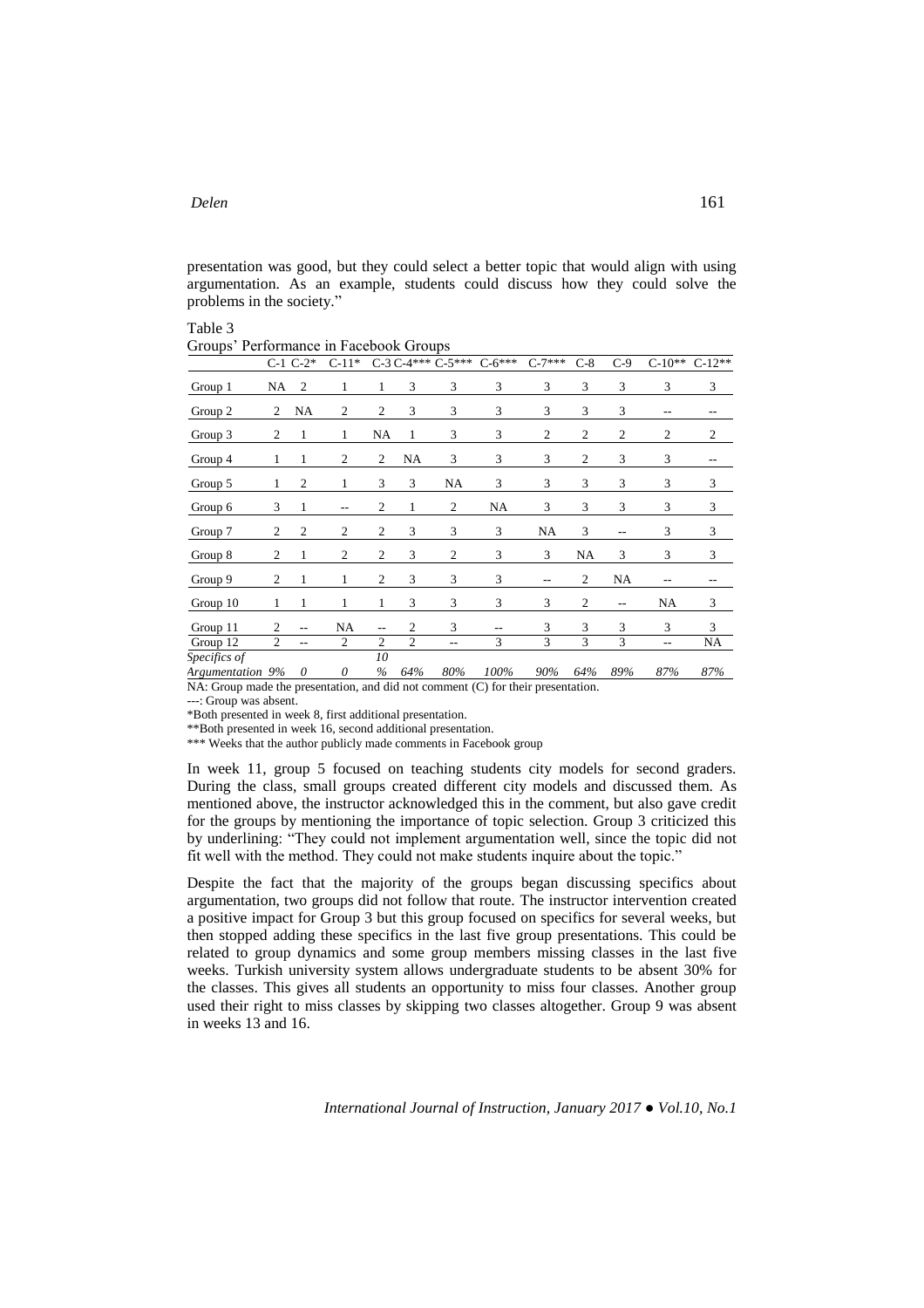### **DISCUSSION**

In the last two decades many studies have used online environments in education, mostly focusing on in-service teachers (Jeong & Lee, 2008; Koh et al., 2010; Lin et al., 2013) and examples designed for pre-service teachers are very rare. In addition, the literature primarily focused on supporting in service-teachers when engaging in argumentation (Osborne et al., 2004; Simon et al., 2006; McNeill & Krajcik, 2008; McNeill, 2009; McNeill & Knight, 2013), and there are not many examples with studying pre-service teachers (Crawford et al., 2005; Zembal-Saul, 2009).

To begin filling these gaps in teacher education literature, this study focused on using peer feedback as well as instructor feedback through the use of Facebook groups when teaching argumentation, which is also a new emphasis for the new curriculum designed by the Turkish Ministry of Education (MEB, 2013). Pre-service teachers participating in this study had a limited knowledge about argumentation before the course. Besides taking numerous courses in their college education, these seniors also spent almost a year in schools as part of the teaching practice course. But they could not successfully describe activities that engage students with the practice of argumentation

When supporting these students' understanding of argumentation, the emphasis was on understanding the role of using evidence and adding reasoning to their arguments (National Research Council [NRC], 2000; Duschl Schweingruber & Shouse, 2007; McNeill & Krajcik, 2008; Kuhn, 2010; NRC, 2012), and engaging students with online discussions. When combining these two, previous body of literature note, students' struggles to engage in high-quality discussions reported in online environments (Jeong & Lee, 2008; Koh et al., 2010; Lin et al., 2013), and many studies discuss teachers' challenges with reasoning (Crawford et al., 2005; McNeill & Krajcik, 2008; Zembal-Saul, 2009; McNeill & Knight, 2013).

Similar to the previous body of literature, pre-service teachers also struggled to discuss argumentation in the first three weeks. During weeks 7, 8 and 9 almost all of the comments failed to evaluate the quality of the argumentation. This is not a surprising finding since in-service teachers' also struggle when evaluating classroom discussions with an emphasis on argumentation (McNeill & Knight, 2013). In the current study, the findings show a marked increase in pre-service teachers' ability to discuss and critique argumentation at around week 10 when the instructor began to more publicly remind students to focus their peer critiques on the use of argumentation in the presentations of lessons. This change in the quality of student comments is similar to the findings by Koh and colleagues (2010) about the role of the instructor in the online environment having a significant impact during the course. But it is also important to note that when engaging pre-service teachers with the practice of argumentation, discussing bad and good examples played a vital role. Studies focusing on supporting in-service teachers asked teachers to analyse good and bad student arguments (McNeill & Knight, 2013; Delen, 2014). To connect with the studies highlighting the value of examining classroom practices for improving the quality of teaching (Borko, 2004), this was adopted to analysing bad or good student comments in the Facebook page.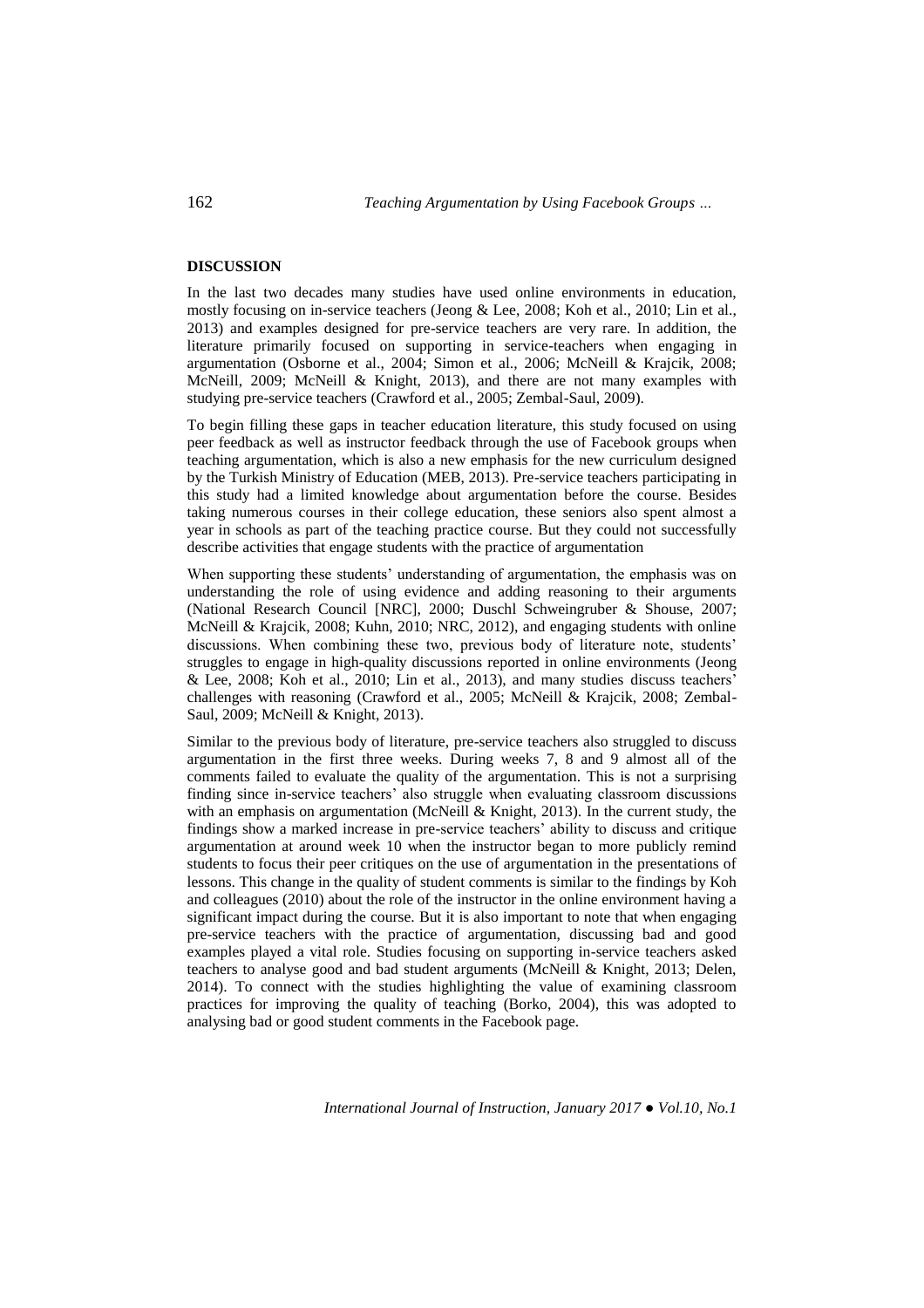#### **IMPLICATIONS**

Findings of this study suggest that using Facebook groups can be instrumental when teaching argumentation. But it is important to note that, we first need to teach the model of argumentation before expecting teachers developing strong arguments. Once we examine the group performance in Table 3, week 11 is the moment when all groups specifically discussed reasoning and students submitted the first assignment in the same week. In assignment 1 a majority of them (88%) discussed the reasoning. When supporting students in this process, the author taught argumentation and tried whole class discussions, but making public comments in the group page (Koh et al., 2010) had a bigger impact on students' understanding of argumentation since this process included comparing bad or good arguments (McNeill & Knight, 2013; Delen, 2014). When students' comments started to discuss the quality of argumentation, students also took it to the next level by discussing the role of content in the assignments and group comments. This is also an important finding since, Gotwals and Songer (2010) underlined that the quality of the arguments is strongly related with content understanding.

Finally, it is important to add that, students got credit for all the activities during the course, and this may have had an influence on the results. In addition only elementary teachers participated in the study. For understanding how to use online groups in teacher education, a follow-up study would focus on collecting data from different student groups (e.g. elementary education, science education) studying teacher education in different colleges.

# **REFERENCES**

Achieve. Next Generation Science Standards. *National Research Council: Washington, DC, 2013*.

Borko, H. (2004). Professional development and teacher learning: Mapping the terrain. *Educational Researcher*, *33*(8), 3-15.

Crawford, B. A., Zembal-Saul, C., Munford, D., & Friedrichsen, P. (2005).Confronting prospective teachers' ideas of evolution and scientificinquiry using technology and inquiry-based tasks. *Journal of Research in Science Teaching, 42*(6), 613-637.

De Wever, B., Schellens, T., Valcke, M., & Van Keer, H. (2006). Content analysis schemes to analyze transcripts of online asynchronous discussion groups: A review. *Computers & Education*, *46*(1), 6-28.

Delen, I. (2014). Supporting Students' Scientific Explanations: A Case Study Investigating The Synergy Focusing On A Teacher's Practices When Providing Instruction And Using Mobile Devices (Unpublished Doctoral Dissertation). Michigan State University, East Lansing, USA.

Delen, I., & Kesercioglu, T. (2012). How Middle School Students' Science Process Skills Affected by Turkey's National Curriculum Change? Journal of Turkish Science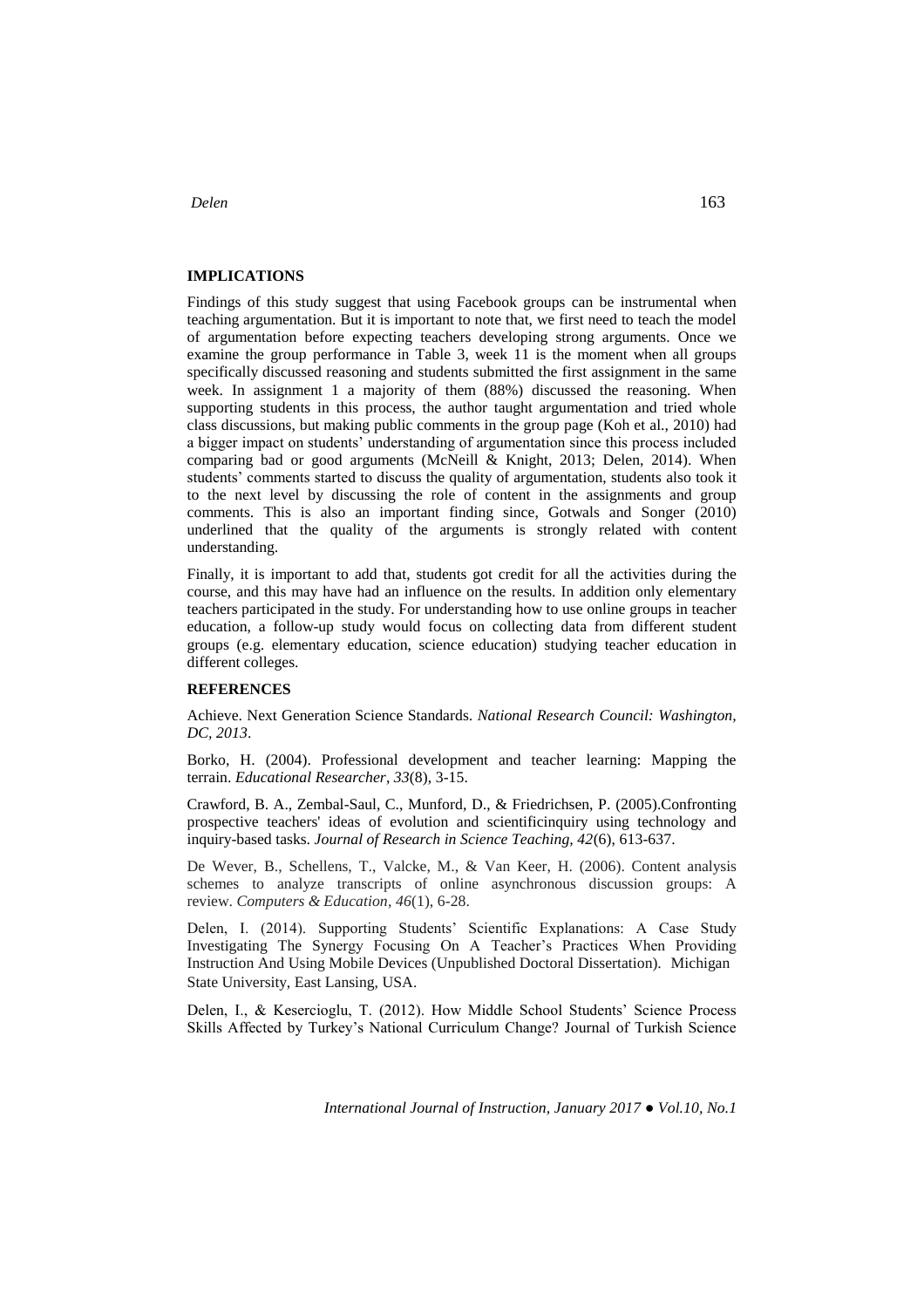Education (TUSED), *9*(4).

Duschl, R. A., Schweingruber, H. A., & Shouse, A. W. (Eds.). (2007). *Taking science to school: Learning and teaching science in grades K-8.* Washington, DC: National Academies Press.

Gotwals, A. W., & Songer, N. B. (2010). Reasoning up and down a food chain: Using an assessment framework to investigate students' middle knowledge. *Science Education*, *94*(2), 259-281.

Jeong, A. (1996). The Structures of Group Discussions in Online Chats. *Journal of Visual Literacy*, *16*(1), 51-63.

Jeong, A., & Lee, J. (2008). The effects of active versus reflective learning style on the

Processes of critical discourse in computer‐supported collaborative argumentation. *British Journal of Educational Technology*, *39*(4), 651-665.

Koc, Y., Isiksal, M. & Bulut, S. (2007). Elementary school curriculum reform in Turkey. International Education Journal, *8*(1), 30-39.

Koh, J. H. L., Herring, S. C., & Hew, K. F. (2010). Project-based learning and student knowledge construction during asynchronous online discussion. *The Internet and Higher Education*, *13*(4), 284-291.

Kuhn, D. (2010). Teaching and learning science as argument. *Science Education, 94*(5),  $810 - 824.$ 

Lin, P. C., Hou, H. T., Wang, S. M., & Chang, K. E. (2013). Analyzing knowledge dimensions and cognitive process of a project-based online discussion instructional activity using Facebook in an adult and continuing education course. *Computers & Education*, *60*(1), 110-121.

Mazman, S. G., & Usluel, Y. K. (2010). Modeling educational usage of Facebook. *Computers & Education*, *55*(2), 444-453.

McNeill, K. L. (2009). Teachers' use of curriculum to support students in writing scientific arguments to explain phenomena. *Science Education*, *93*(2), 233-268.

McNeill, K. L., & Knight, A. M. (2013). Teachers' pedagogical content knowledge of scientific argumentation: the impact of professional development on K–12 teachers. *Science Education*, *97*(6), 936-972.

McNeill, K.L., & Krajcik, J. (2008). Scientific explanations: Characterizing and evaluating the effects of teachers' instructional practices on student learning. *Journal of Research in Science Teaching, 45*(1), 53–78.

Milli Eğitim Bakanlığı (MEB, 2013). İlköğretim Kurumları Fen Bilimleri Dersi Öğretim Programı.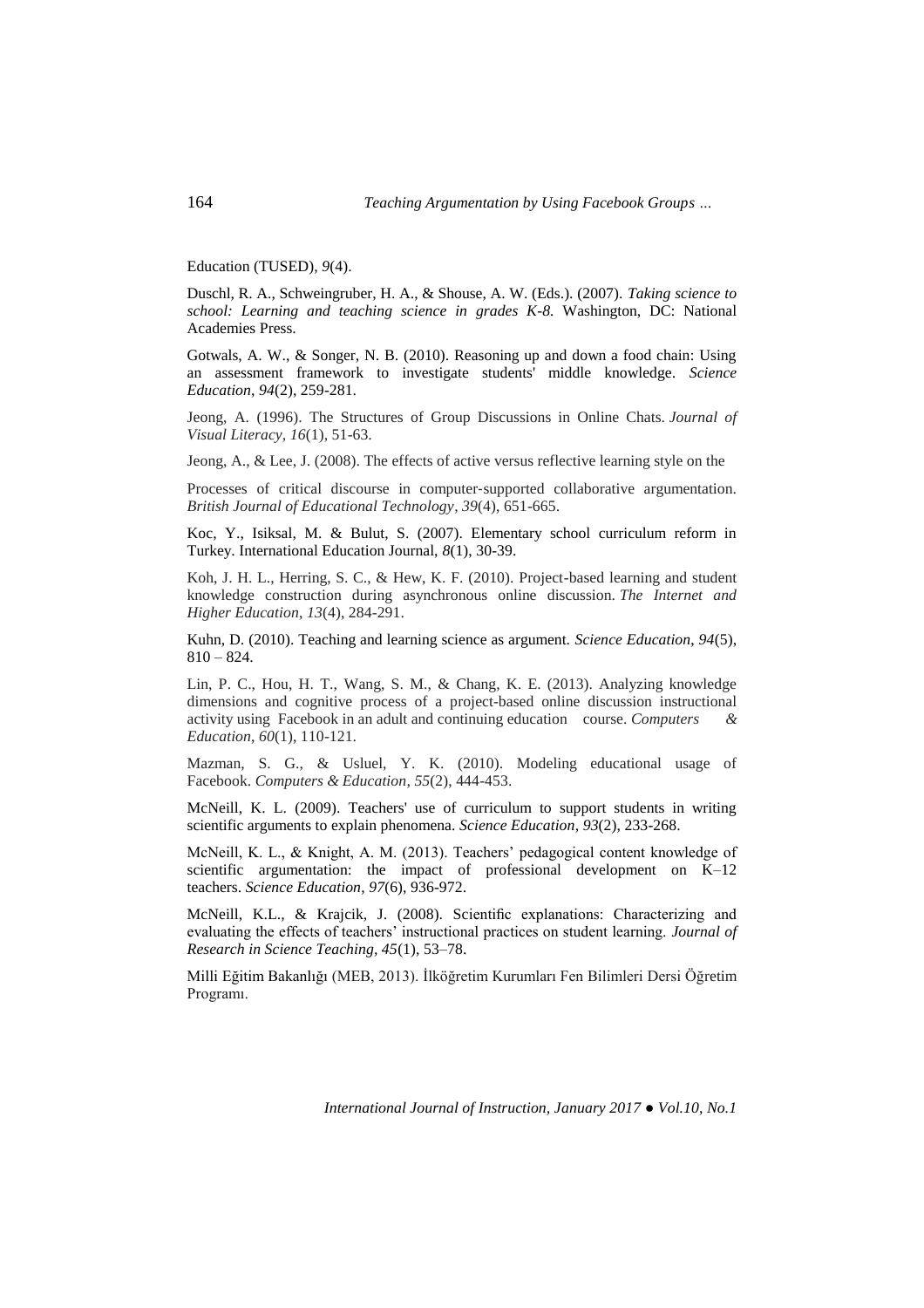National Research Council (2000). *Inquiry and the National Science Education Standards: A guide for teaching and learning.* Washington, D. C.: National Academy Press.

National Research Council. (2012). *A Framework for K-12 science education: Practices, crosscutting concepts, and core ideas.* Committee on a Conceptual Framework for New K-12 Science Education Standards. Board on Science Education, Division of Behavioral and Social Sciences and Education. Washington, DC: The National Academies Press.

Osborne, J., & Dillon, J. (2008). *Science education in Europe: Critical reflections. A report to the Nuffield Foundation.* London: King's College.

Osborne, J., Erduran, S., & Simon, S. (2004). Enhancing the quality of argumentation in school science. *Journal of Research in Science Teaching*, *41*(10), 994-1020.

Sandoval, W. A., & Reiser, B. J. (2004). Explanation-driven inquiry: Integrating conceptual and epistemic supports for science inquiry. *Science Education, 88,* 345–372.

Simon, S., Erduran, S., & Osborne, J. (2006). Learning to teach argumentation: Research and development in the science classroom. *International Journal of Science Education*, *28* (2-3), 235-260.

Strauss, A. & Corbin, J. (1998). *Basics of qualitative research*(2<sup>nd</sup> Edition). Thousand Oaks, CA: Sage.

Toulmin, S. (1958). *The uses of argument.* Cambridge, UK: University Press.

Zembal, Saul, C. (2009). Learning to teach elementary school science as argument. *Science Education*, *93*(4), 687-719.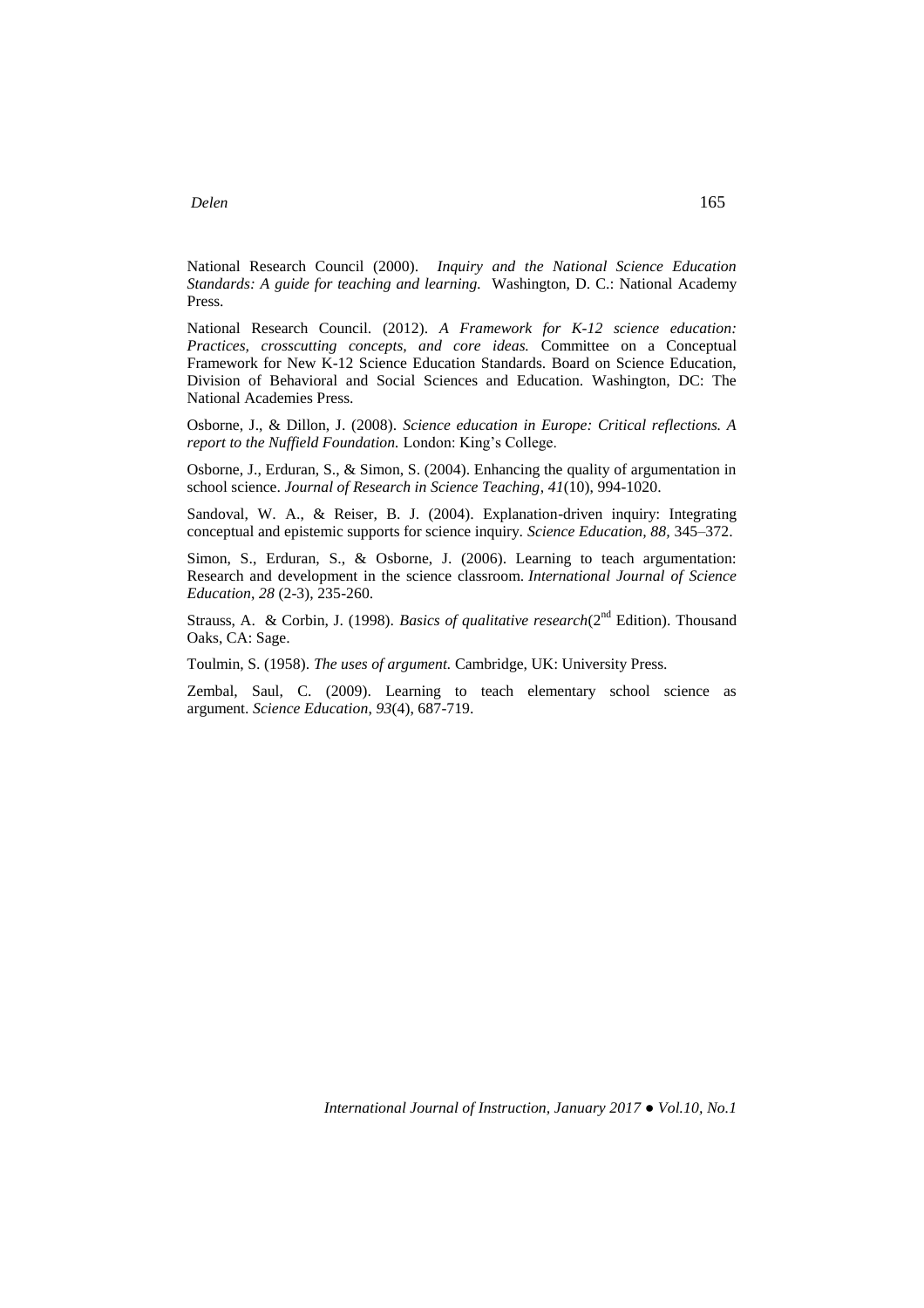#### **Turkish Abstract Facebook Gruplarını Kullanarak Argümantasyonu Öğretmek**

Argümantasyon bugün Avrupa ve Amerika'da yaygın bir şekilde programlarda vurgulanmıştır. Geçtiğimiz 20 yıldaki alanyazına bakıldığında birçok çalışma öğrencilerin bu süreçte zorlandığını göstermektedir. Başka bir açıdan bakıldığında öğretmenlerin de bu süreci desteklemede sorun yaşadığı görülmektedir. Maalesef bu konuda öğretmen adaylarıyla yapılan çok az çalışma mevcuttur. Bu çalışma, Facebook gruplarını bir tartışma aracı olarak kullanarak öğretmen adaylarının argümantasyon sürecine katılımlarını desteklemeyi hedeflemektedir. Bu çalışmadaki derse başlamadan önce öğretmen adaylarının (N=58) hiçbiri argümantasyon konusunda verilerini bilimsel nedenlerle açıklayan bir etkinlik tasarlayamamıştır. Ders boyunca 12 grup sunum yapmış ve diğer gruplar bu sunumlar üzerine yorum yapmıştır. Dersi veren öğretim üyesi daha iyi performans gösteren grup hakkında açık bir şekilde Facebook sayfasından yorum yapmaya başlayınca, öğrencilerin verdiği cevaplardaki yorum düzeyleri argümantasyon hakkında daha fazla detay içermeye başlamıştır. Bu olumlu değişiklik neredeyse etkinlik tasarlayan bütün öğrencilerin dersin sonunda verilerini bilimsel nedenlerle açıklama noktasına odaklanma konusunda ilerleme kaydettiğini göstermektedir.

Anahtar Kelimeler: öğretmen eğitimi, sosyal ağ, argümantasyon, online tartışma, eğitimci rolü, etkinlik tasarımı

#### **French Abstract Enseignement d'Argumentation avec Utilisation de Groupes Facebook**

Aujourd'hui l'argumentation est largement soulignée dans les documents de politique en Europe et les EU. Une fois que nous regardons la littérature dans les deux dernières décennies, beaucoup d'études les défis des étudiants célèbres. Sur le revers de la médaille, nous voyons des professeurs en cours d'emploi ayant aussi des problèmes de supporter ce processus. Malheureusement, très peu d'études se sont concentrées sur cette question avec des professeurs de pré service étudiant. En utilisant groupes Facebook comme un outil de discussion, cette étude accents de soutien de professeurs de pré service en engageant dans argumentation. Avant le départ du cours aucun de professeurs de pré service (N=58) ne pourrait concevoir une activité qui inclut la justification de la preuve(l'évidence) (le raisonnement). Pendant le cours, 12 groupes ont fait des présentations et d'autres groupes ont critiqué ces présentations. Une fois que l'instructeur a publiquement commencé à faire des commentaires dans la page Facebook discuter quels groupes ont de meilleurs résultats, le niveau de critique dans des réponses d'étudiant a commencé incluant plus de détails de l'argumentation. Ce changement positif supporté presque tous les étudiants concevant les activités qui se concentrent sur la preuved'utilisation et la connexion au raisonnement à la fin du cours.

Mots Clés: enseignement de professeur, réseaux sociaux, argumentation, discussions en ligne, le rôle d'instructeur, design d'activité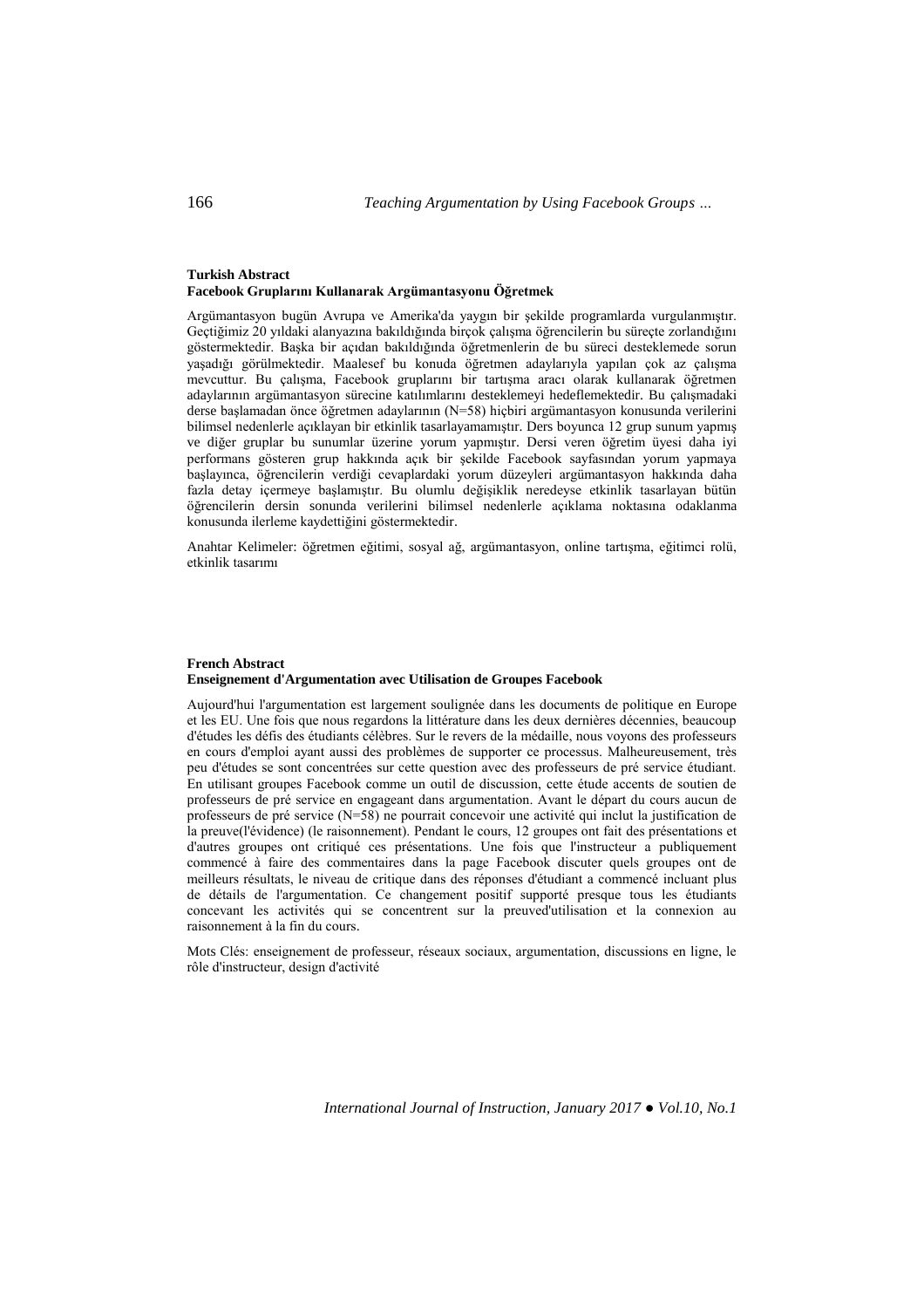**Arabic Abstract**

### **تعليم المناقشة مع استخدام مجموعات الفيسبوك**

أن المناقشة اصبحت اليوم مهتما على نطاق واسع م في وثائق السياسات في أوروبا والواليات المتحدة. عندما ننظر مرة إلى الأدب في العقدين الأخيرين، اشارت العديد من الدراسات تحديات الطلاب في هذه الطريقة. وعلى الجانب الآخر نحن نرى في خدمة المعلمين أيضا وجود مشاكل لدعم هذا المنهج . لألسف، وركزت دراسات قليلة جدا بشأن هذه المسألة مع دراسة المعلمين قبل الخدمة. باستخدام مجموعات الفيسبوك كأداة المناقشة، وتركز هذه الدراسة على دعم المعلمين قبل الخدمة عند االنخراط في الجدل. قبل البدء في أي دورة من المعلمين قبل الخدمة (38 = N) يمكن أن تصميم النشاط الذي يشمل تبرير الادلة (المنطق). وخالل الدورة، قدمت 21 مجموعة العروض وانتقد الجماعات األخرى هذه العروض. مرة واحدة بدأ المدرب علنا اإلدالء بتعليقات في صفحة الفيسبوك لمناقشة الجماعات التي تقدم أداء أفضل، بدأ مستوى نقد في استجابات الطالب بما في ذلك مزيد من التفاصيل حول الحجج. هذا التغيير الإيجابي يدعم تقريبا تصميم انشطة جميع الطلاب التي تركز على استخدام الادلة واالتصال المنطق في نهاية الدورة.

الكلمات الرئيسية: تدريب المعلمين، والشبكات االجتماعية، الجدال والمناقشات عبر اإلنترنت، ودور المعلم، تصميم النشاط

#### **German Abstract Lehre Argumentation mit Facebook Gruppen**

Heute wird die Argumentation in den politischen Dokumenten in Europa und den USA betont. Sobald wir die Literatur in den letzten zwei Jahrzehnten betrachten, nahmen viele Studien die Herausforderungen der Schüler in diesem Prozess. Auf der anderen Seite der Medaille sehen wir auch Lehrer, die Probleme haben, diesen Prozess zu unterstützen. Leider haben nur wenige Studien zu diesem Thema mit dem Studium von Pre-Service-Lehrer konzentriert. Durch die Verwendung von Facebook-Gruppen als Diskussions-Tool konzentriert sich diese Studie auf die Unterstützung von Pre-Service-Lehrer bei der Argumentation. Vor Beginn des Kurses konnte keiner der Pre-Service-Lehrer (N = 58) eine Aktivität entwerfen, die die Beweisführung rechtfertigt (Argumentation). Während des Kurses, 12 Gruppen gemacht Präsentationen und andere Gruppen kritisiert diese Vorträge. Sobald der Lehrer öffentlich begonnen, Kommentare auf der Facebook-Seite, um zu diskutieren, welche Gruppen besser sind, begann das Niveau der Kritik in Schüler Antworten begann mehr Details über Argumentation. Diese positive Veränderung stützte fast alle Kursteilnehmer, die Tätigkeiten entwerfen, die auf das Bewegen und das Verbinden mit Argumentation am Ende des Kurses sich konzentrieren.

Schlüsselwörter: lehrerbildung, soziale netzwerke, argumentation, online-diskussionen, rolle des lehrers, tätigkeitsentwurf